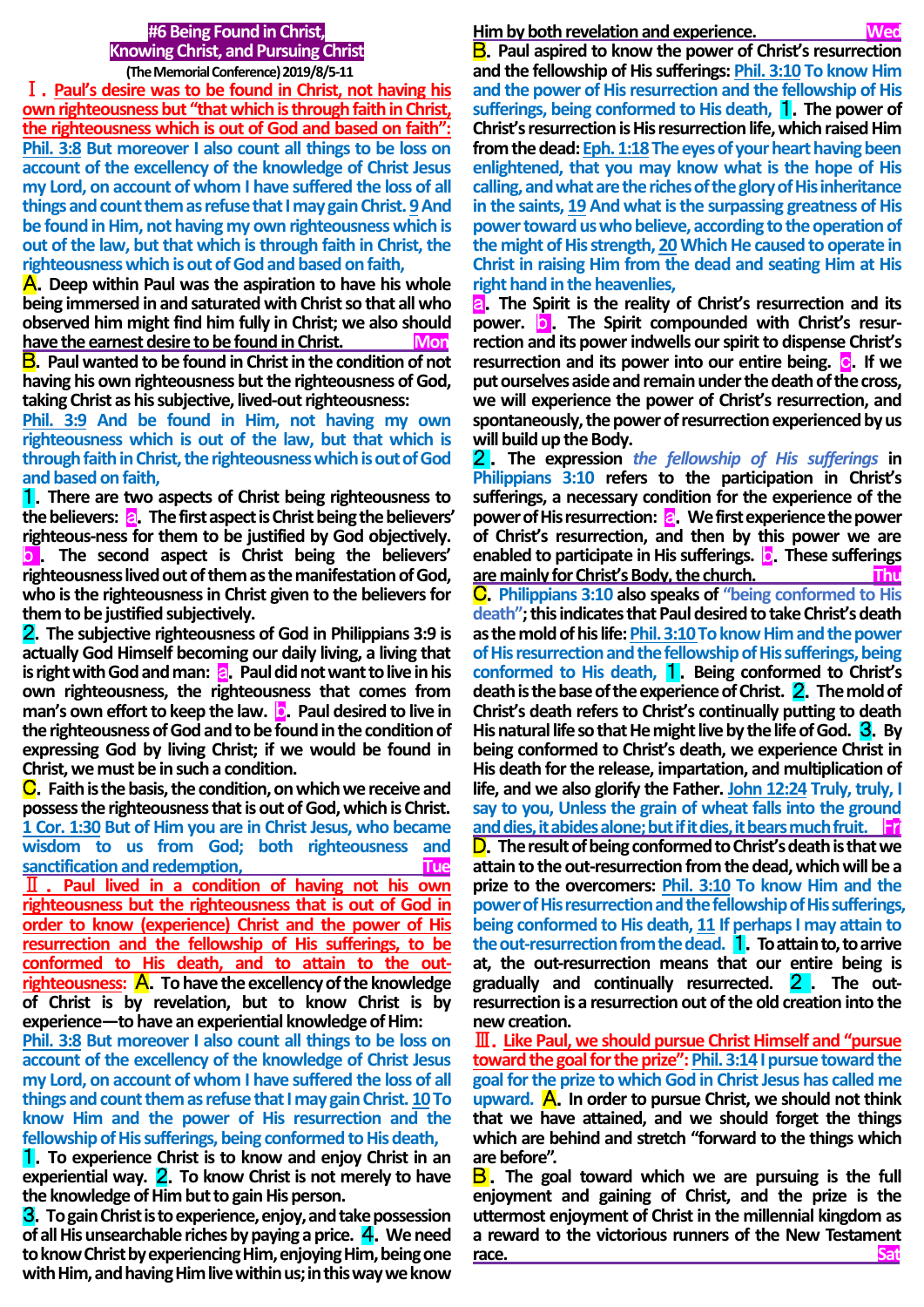## **Crucial Points**⑴**:To be found as a person in Christ**

**OL1: Paul's desire was to be found in Christ, not having his own righteousness but "that which is through faith in Christ, the righteousness which is out of God and based on faith." OL2: Deep within Paul was the aspiration to have his whole being immersed in and saturated with Christ so that all who observed him might find him fully in Christ; we also should have the earnest desire to be found in Christ. OL3: There are two aspects of Christ being righteousness to the believers:The first aspect is Christ being the believers' righteousness for them to be justified by God objectively. The second aspect is Christ being the believers' righteousness lived out of them as the manifestation of God, who is the righteousness in Christ given to the believers for them to be justified subjectively.Phil. 3:9 And be found in Him, not having my own righteousness which is out of the law, but that which is through faith in Christ, the righteousness which is out of God and based on faith,**

**It is one thing to have a doctrinal understanding of being found in Christ; it is quite another thing to be found in Christ in our daily living. If I were to visit you in your home, where would I find you? Would I find you in your good behavior or in Christ? Where we are when others observe us indicates the realm in which we live. If we live in our culture, we shall be found by othersin culture. If we live in our good behavior, we shall be discovered by others in our behavior. In whatever realm we live, that is where we shall be seen, observed, and discovered by others. When Paul was still living by the law, he was found in the law. But one day he began to have the excellency of the knowledge of Christ. He saw the vision that Christ must be his everything: love, kindness, humility, wisdom, patience, intention, attitude, and even his words, utterances, and expressions. On account of this excellency of theknowledge of Christ, he was willing to count all things to be loss. Furthermore, he suffered the loss of all things and counted them refuse in order to gain Christ and be found in Him.**

#### **Application to the Serving ones**

**As a servant of the church, please go out for the gospel and shepherdingevery week.When you go out and contactwith six kinds of newcomers, what do you expect yourself to be seen? Some people expect to be seen as a good person in Japanese culture.Another wants to be seen as a wise person. Some sisters expect to be seen as well-trained and refined ladies, and some brothers expect to be seen as people with high ability.However, Paul expected that he could be seen as "a person in Christ." Paul is your model. The famous US company GE is said to be one of the best companies in the 20th century. Executives at this company have dress codes even on holidays and are required to maintain certain standards. That's because we expect executives in this company to be seen as better than ordinary people.**

**Now you are a servant of Christ Jesus. The most important point in God's economy is to enjoy Christ's dispensing and to express Christ greatly both individually and corporately. The basic lines of God's economy are the dispensingof God and the expression of God.In Philippians, "through your petition and the bountiful supply of the Spirit of Jesus Christ, (1:19)" "For it is God who operates in you (2:13)","among whom you shine as luminaries in the world, Holding forth the word of life,**  $(2:15 \sim 16)$ **" are all for the dispensing and expression of God.As a servant, you should be able to change your values through renewal of mind.**

**What is found in Christ is to express Christ greatly, and to bring Christ out of you as righteousness. Righteousness is normal and correct. You must bring out Christ who is completely righteous in people, things and things.**

**Prayer: "O Lord Jesus, I want to be a true servant of Christ Jesus. Such servants are found in Christ for the building of the Body of Christ, and they dispense Christ to others. I still have cultural and personal values that are not compatible with God's economy. Please renew my mind and change my values. In life and service, I want to be found as "people in Christ."Amen!"** 

## **Crucial Points**⑵**: Entering into the cycle of cross, resurrection, and Body, by the power of resurrection**

**Phil.3:10 To know Him and the power of His resurrection and the fellowship of His sufferings, being conformed to His death,**

**FN "the fellowship of His sufferings": With Christ, the sufferings and death came first, followed by the resurrection; with us, the power of His resurrection comes first, followed by the participation in His sufferings and conformity to His death. We first receive the power of His resurrection; then by this power we are enabled to participate in His sufferings and live a crucified life in conformity to His death. Such sufferings are mainly for producing and building up the Body of Christ.**

**OL1: If we put ourselves aside and remain under the death of the cross, we will experience the power of Christ's resurrection, and spontaneously,the power of resurrection experienced by us will build up the Body. OL2: We first experience the power of Christ's resurrection, and then by this power we are enabled to participate in His sufferings. These sufferings are mainly for Christ's Body, the church.**

**Enter into the cycle of cross, resurrection and Body by the power of resurrection**



**Being conformed to Christ's death is the very base of the experience of Christ. If we are not conformed to the death of Christ, we do not have the base for the experience of Christ. In order to experience Christ, we must be conformed to His death. But to be conformed to the death of Christ, we must have the fellowship of His sufferings. By participating in Christ's sufferings, we are ushered into a position to experience the power of His resurrection. Then, when we experience the power of Christ's resurrection, we know Him.**

**If unbelievers set themselves aside, nothing will remain, for they do not have the Spirit as the remainder in them. We are different. If we put ourselves aside, we have the Spirit as the remainder within us. What is set aside is the self, and what remains is the Spirit. If a brother will set himself aside when his wife is arguing with him, the Spirit will come out. This is the power of resurrection. We need to do only one thing—always put ourselves aside. To do this is to put the self under death and to keep it on the cross.**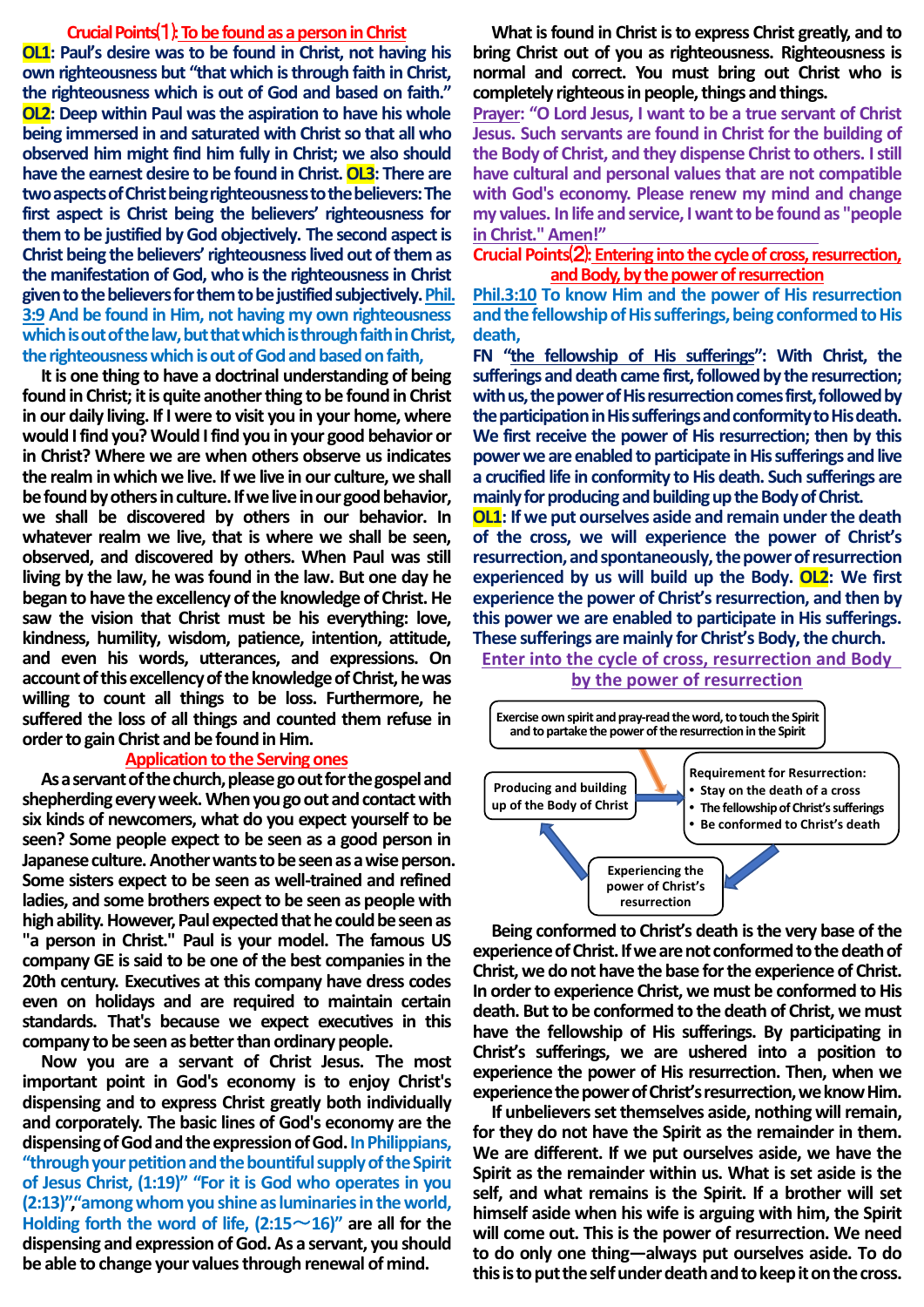**When we dothis, we live a crucified life and have a base for the power of resurrection to be manifested.**

**Although it is wonderful to enjoy the power of Christ's**  resurrection, the power of resurrection is not mainly for our **enjoyment. In God's economythere is no selfish enjoyment. The power of Christ's resurrection is for the producing and the building up of the Body. .... If we put ourselvesaside and remain under the death of the cross, we will enjoy the power of resurrection. Immediately, the power of resurrection will produce the Body. This goal of producing and building up the Body stirs up opposition. Satan knows of this goal, and he stirs up opposition against it.... When the opposition comes, we suffer. In this way we enter into the fellowship of Christ's sufferings.... According to Colossians 1:24, these sufferings are for the Body.**

**Application to the young working saints and graduate students**

**In the Philippians, the book about experience and enjoyment of Christ, you can see a cycle of cross→ resurrection→ the Body. In order to experience the cross in this cycle, you need to touch the power of resurrection in the Spirit. While you are exercising spirit to pray-read and pray with your partner, or while you are enjoying a hymnal personally or corporately, you are participating in the power of resurrection in the Spirit. By this resurrection power, the believers can stay under the cross. For Christ, a cross comes first and then there was the resurrection. However according to your experience, you experience cross by the power of resurrection. Because the cross is a requirement for the resurrection, the more you experience the cross, the more you can experience the power of resurrection.**

**As an example, you are now in trouble because you have a difficult relationship with others in your office. If you are practicing in the morning revival regularly to participate in the power of resurrection in the Spirit, then you are able to stay on the cross in such difficult situation. But if you are not practicing the morning revival every morning, you do not have a power to stay on the cross even if you know you should stay on the cross. Moreover, because you move according to the flesh, the situation will get worse. However, if you experience the cross in such difficult situation, you also experience the resurrection. Then people around you see you have a stress tolerance, and you can gain a reputation from your boss and the Human Resources department.**

**Prayer:"O Lord Jesus, I love the cross because of your mighty power of resurrection. Life arise from death alone (Hymn 464). The cross, the power of resurrection and building up of the Body are the circulating cycle. In order to enter into this cycle, I practicethemorning revival every morning and touch the Spirit to participate in the power of resurrection in the Spirit. If I do not do so, I have no power to enter into this cycle. There are sufferings in my office, but let me experience the cross and the resurrection to break through the situation. This experience is first for building up of the Body of Christ, and second for my business life. Amen!"** 

**Crucial Points**⑶**:Not accounting of ourselves to have laid hold, but forgetting the things which are behind and stretching** 

**forward to the things which are before and pursue Christ OL1: The result of being conformed to Christ's death is that we attain to the out-resurrection from the dead, which will be a prize to the overcomers.**

**OL2: The goal toward which we are pursuing is the full** 

**enjoyment and gaining of Christ, and the prize is the uttermost enjoyment of Christ in the millennial kingdom as a reward to the victorious runners of the New** Testament race. Phil. 3:11 If perhaps I may attain to the out**resurrection from the dead…13Brothers, I do not account of myself to have laid hold; but one thing I do: Forgetting the things which are behind and stretching forward to the things which are before, 14I pursue toward the goal for the prize to which God in Christ Jesus has called me upward.**

**Paul was pursuing toward the goal for the prize. Christ is both the goal and the prize. The goal is the fullest enjoyment and gain of Christ, and the prize is the uttermost enjoyment of Christ in the millennial kingdom as a reward to the victorious runners of the New Testament race. In order to**  reach the goal for the prize, Paul was exercised to forget the **things which are behind and to stretch forward to the things which are before. In order to have the extra portion of resurrection, ...called the outresurrection, we must pursue, run the race, and finish our course triumphantly.**

**Like Paul, we have been regenerated, but we are not yet perfected, or matured,in life. At the time of our conversion, we were gained by Christ so that we may gain Him. Now as those who have not yet obtained and who have not yet been perfected, we are pursuing Christ. The first aspect of the way to pursue Christ is that we do not consider ourselves to have gained. The second aspect is that we forget the things which are behind and stretch forward to the thingswhich are before.** 

**The out-resurrection can be illustrated by the experience of a few members of a high school graduating class. At the time of graduation, a few outstanding students will enjoy an extra portion.... In like manner, all believers who die before the Lord comes back will be resurrected, but some will enjoy an extraordinary resurrection, an outstanding resurrection….The Greek word for pursue can also be translated "persecute." Before Paul was saved, he was persecuting Christ in a negative way. After he was saved, he pursued Christ to such an extent we may even say he persecuted Christ, but in a very positive way.**

**Application to young people and college students**

**You should to pursue Christ from your youth. The Greek word translated as "pursue" includes the meaning of "persecute." Please press and persecute Christ in a positive sense. The way to pursue is, first not to think you have laid hold, and second to forget the things which are behind and stretch forward to things before. In order to forget your past success and experience the present Christ, you need to continue to open to the Lord, so that you can step forward without stopping.**

**There is a Japanese idiom, "Anything flowered will die down, and anything prosperous will be declined", expressing the short life of the human world repeating prospering and declining. The cause of such prospering and declining is that they stayed in their past successful experiences. If you keep holding your past successful experience, even the times are changing, your past success will become a cause to your present failure.**

**One of reasons of aJapanese company SHARP's great leap was their liquid-crystal technology. However, their overinvesting in this world's highest technology for manufacturing liquid-crystal became a cause for their failure later. It is because Taiwan, Korea, China and other countries**